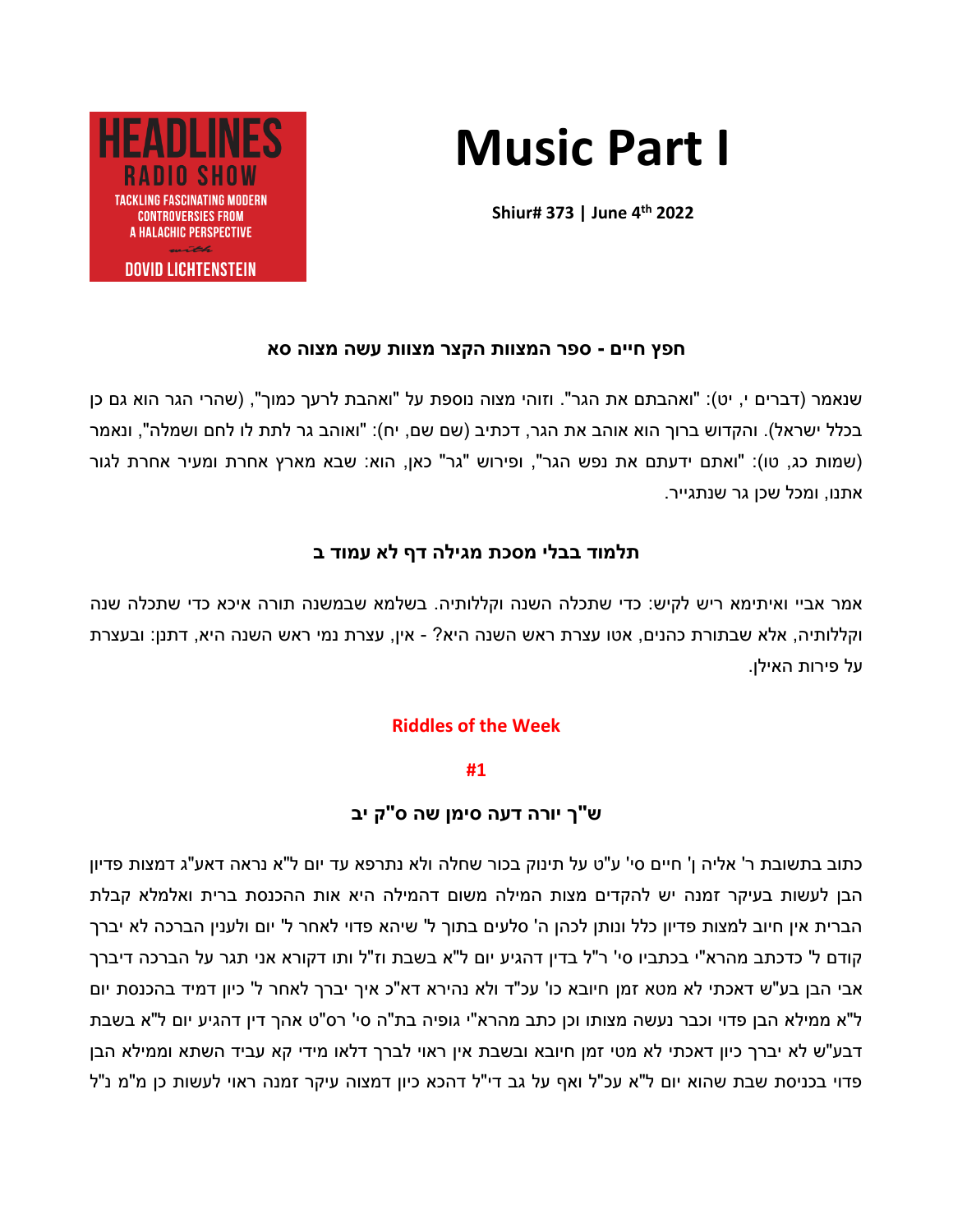דאין לחלק דכיון דכבר נעשה מצותו א"כ אין לברך אח"כ כמו שהעליתי לעיל סי' י"ט ס"ק ג' דכל המצות מברך עליהן עובר לעשייתן ואם לא בירך קודם לכן לא יברך אח"כ וגם לא מסתבר כן ליתן המעות קודם ל' מכמה טעמים הלכך יש למולו בתחלה ביום ל"א ואח"כ לפדותו ולברך:

## **תלמוד בבלי מסכת יבמות דף עא עמוד ב – דף עב עמוד א**

ובמדבר מאי טעמא לא מהול? איבעית אימא: משום חולשא דאורחא; ואיבעית אימא: משום דלא נשיב להו רוח צפונית, דתניא: כל אותן ארבעים שנה שהיו ישראל במדבר, לא נשבה להם רוח צפונית. מאי טעמא? איבעית אימא: משום דנזופים הוו, ואי בעית אימא: דלא נבדור ענני כבוד.

#### **#2**

#### **ספרי דברים פרשת וזאת הברכה פיסקא שמג**

דבר אחר ויאמר ה' מסיני בא, כשנגלה הקדוש ברוך הוא ליתן תורה לישראל לא על ישר אל בלבד הוא נגלה אלא על כל האומות, תחילה הלך אצל בני עשו אמר להם מקבלים אתם את התורה אמרו לו מה כתוב בה אמר להם לא תרצח אמרו כל עצמם של אותם האנשים ואביהם רוצח הוא שנאמר והידים ידי עשו ועל חרבך תחיה הלך אצל בני עמון ומואב אמר להם מקבלים אתם את התורה אמרו לו מה כתוב בה אמר להם לא תנאף אמרו לו כל עצמה של ערוה להם היא שנאמר ותהרין שתי בנות לוט מאביהן הלך אצל בני ישמעאל אמר להם מקבלים אתם את התורה אמרו לו מה כתוב בה אמר להם לא תגנוב אמרו לו כל עצמם אביהם ליסטים היה שנאמר והוא יהיה פרא אדם וכן לכל אומה ואומה שאל להם אם מקבלים את התורה שנאמר יודוך ה' כל מלכי ארץ כי שמעו אמרי פיך יכול שמעו וקבלו תלמוד לומר ועשיתי באף ובחימה נקם את הגוים אשר לא שמעו לא דיים שלא שמעו אלא אפילו שבע מצות שקבלו עליהם בני נח לא יכלו לעמוד בהם עד שפרקום כיון שראה הקדוש ברוך הוא כך נתנם לישראל, משל לאחד ששילח את חמורו וכלבו לגרן והטעינו לחמור לתך ולכלב שלש סאים היה החמור מהלך והכלב מלחית פרק ממנו סאה ונתנו על החמור וכן שיני וכן שלישי כך ישראל קבלו את התורה בפירושיה ובדקדוקיה אף אותם שבע מצות שלא יכלו בני נח לעמוד בהם ופרקום באו ישראל וקבלום לכך נאמר ויאמר ה' מסיני בא וזרח משעיר למו.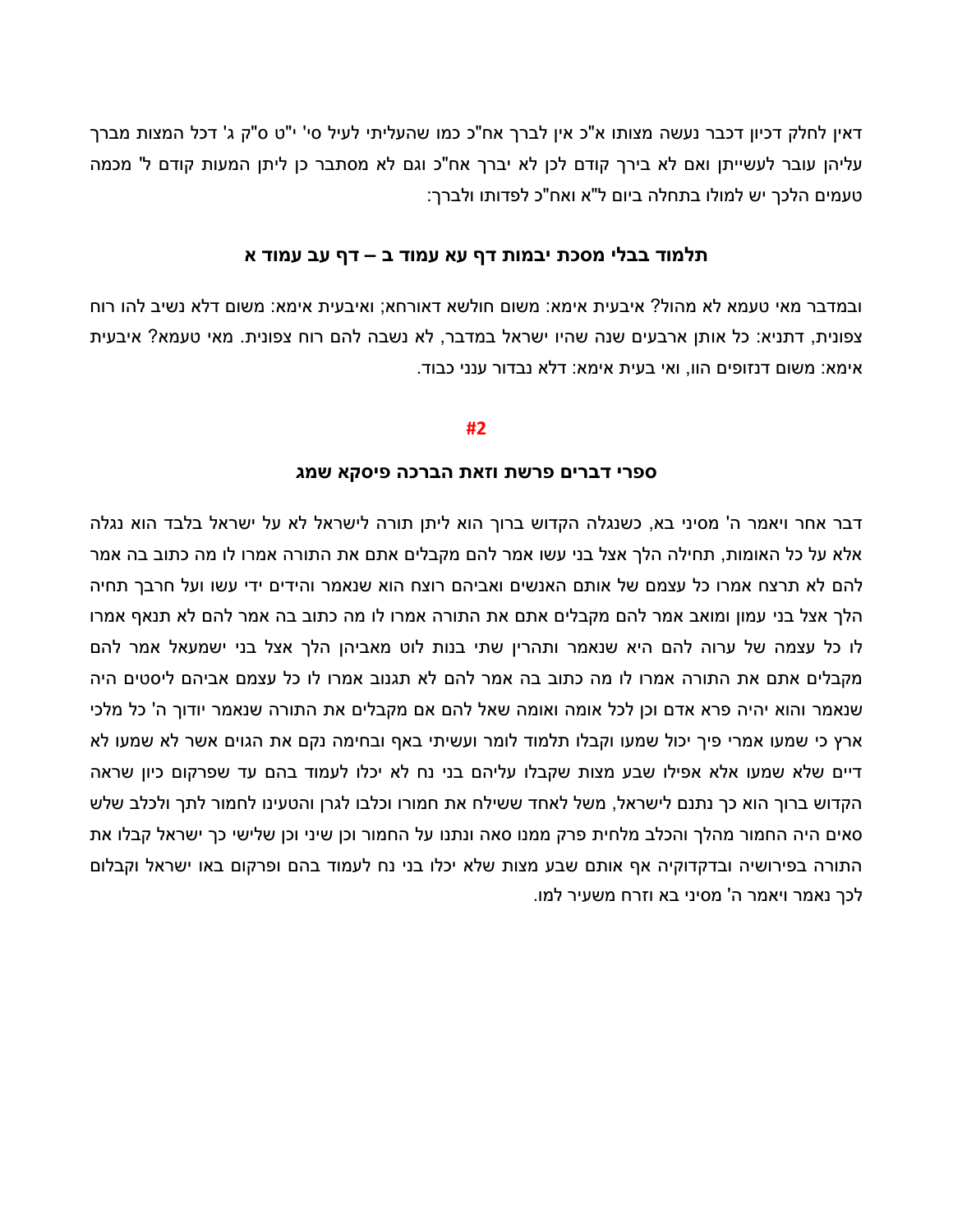## **Selected audio from our listeners**

## **Comments on the Shiur**

- **Comments on the Shiur 1** *[click here](https://drive.google.com/file/d/1JYca9fu3Zo5bZbxasJnKvQjtsxYIvHxR/view?usp=sharing)*
- **Comments on the Shiur 2** *[click here](https://drive.google.com/file/d/1qM9Ycgy_fbp3YhN5ln2IHu908XUKG5_m/view?usp=sharing)*
- **Comments on the Shiur 3** *[click here](https://drive.google.com/file/d/1wu_l5yGBP6PZxRwNoMQxopM4xwNQawYf/view?usp=sharing)*
- **Comments on the Shiur 4** *[click here](https://drive.google.com/file/d/1hznhbyFLzQHnyAOlG8n2QGsyLIgBf6RE/view?usp=sharing)*
- **Comments on the Shiur 5** *[click here](https://drive.google.com/file/d/1xwIGZomHw4wIh1U9kWlLKMoCuIgNVgdG/view?usp=sharing)*
- **Comments on the Shiur 6** *[click here](https://drive.google.com/file/d/1zQIAvg8BcOfMYMPBkIEGz9j6P9zn0dy4/view?usp=sharing)*
- **Comments on the Shiur 7** *[click here](https://drive.google.com/file/d/1ijbCYTYOVACZo-L6S5I6so4ZICo7iKnP/view?usp=sharing)*
- **Comments on the Shiur 8** *[click here](https://drive.google.com/file/d/1_sgTxE5H0yowW3Q0EArYTheis8tcVe8E/view?usp=sharing)*
- **Comments on the Shiur 9** *[click here](https://drive.google.com/file/d/1YEuSj4U9k7hbR4o7heaEX9uh5cdcz9cl/view?usp=sharing)*
- **Comments on the Shiur 10** *[click here](https://drive.google.com/file/d/1Yv2qZofoLIoldcBn6r-7iBhut0ffq9ss/view?usp=sharing)*
- **Comments on the Shiur 11** *[click here](https://drive.google.com/file/d/1G5BtYIOuWR9XiULLLAJRTEP09WKd81VU/view?usp=sharing)*
- **Comments on the Shiur 12** *[click here](https://drive.google.com/file/d/1Iba3lkjTPzXEIrxPXmDlYG1dnGZxwDON/view?usp=sharing)*
- **Comments on the Shiur 13** *[click here](https://drive.google.com/file/d/1pMkKPeI4ieVtotmXQiUsyfHvIE4W6ZDh/view?usp=sharing)*
- **Comments on the Shiur 14** *[click here](https://drive.google.com/file/d/19k458NAwPTxRz_Vk_ByFcitL7QVJzb2T/view?usp=sharing)*
- **Comments on the Shiur 15** *[click here](https://drive.google.com/file/d/1UQ1NL2gEV_bc1NzoJzOO6W2bTmgAgUN7/view?usp=sharing)*
- **Comments on the Shiur 16** *[click here](https://drive.google.com/file/d/15BndptESxRXTE5foMBxZqtJktlzR3F5L/view?usp=sharing)*

### **Shiur Suggestion**

- **Shiur Suggestion 1** *[click here](https://drive.google.com/file/d/1JjXGYJWWqVJSPKla1DOGXhpzBjofFFeS/view?usp=sharing)* **Shiur Suggestion 2** *[click here](https://drive.google.com/file/d/1qXVg9X-ifd2oF9nrRKx-YBaGrqWOYeab/view?usp=sharing)*
- **Shiur Suggestion 3** *[click here](https://drive.google.com/file/d/10YrKHSH4-8CLxiY3rTDbDCjBWmglTi2U/view?usp=sharing)*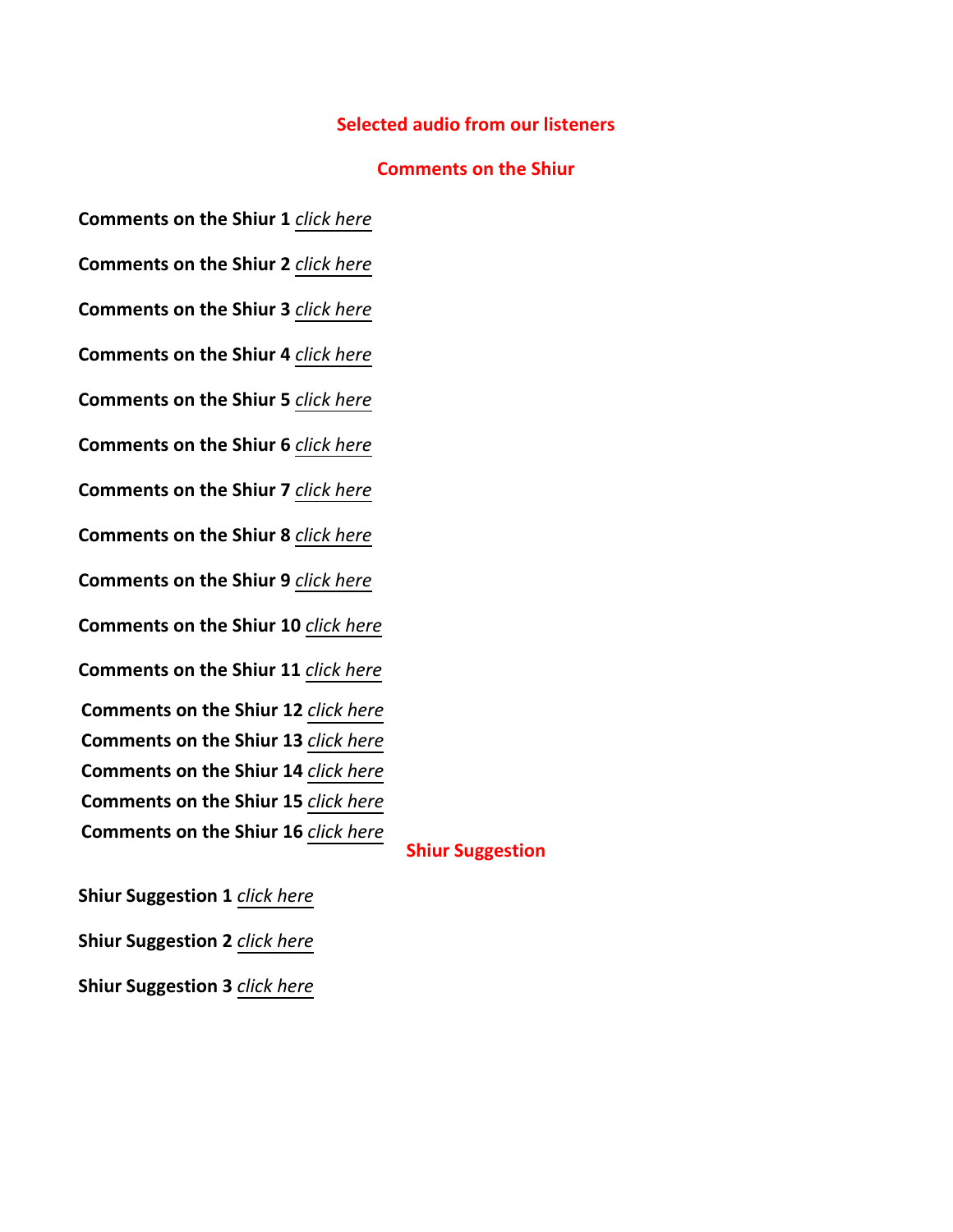# **Answers to the Questions**

**Answers to the questions 1** *[click here](https://drive.google.com/file/d/1beUY7mba9rPNXRiUsDGfY__rgJFaB4C_/view?usp=sharing)* **Answers to the questions 2** *[click here](https://drive.google.com/file/d/1kyWlCf2hKStzNI45_JTxs9JJwD1m68pT/view?usp=sharing)* **Answers to the questions 3** *[click here](https://drive.google.com/file/d/1TkkLLl6DC2VUi0ACkqcdXiy82LK0OGj9/view?usp=sharing)* **Answers to the questions 4** *[click here](https://drive.google.com/file/d/1_KbZDzSdxAqziUZVddN2-TtCzCFsIjq5/view?usp=sharing)* **Answers to the questions 5** *[click here](https://drive.google.com/file/d/1KaoPxVBFr_2DNNFMA4zjdIpaM0QDkB34/view?usp=sharing)* **Answers to the questions 6** *[click here](https://drive.google.com/file/d/1XjKXQU6ExTwqrL-pDtbC5Kvzl-f6u2CC/view?usp=sharing)*  **Answers to the questions 7** *[click here](https://drive.google.com/file/d/1_vmjp8blAqeHZPlNA6g_oEoLWGoUzjXA/view?usp=sharing)* **Answers to the questions 8** *[click here](https://drive.google.com/file/d/1BWkcleLTrUN-AUrd1sre0D2ZyQETztt9/view?usp=sharing)*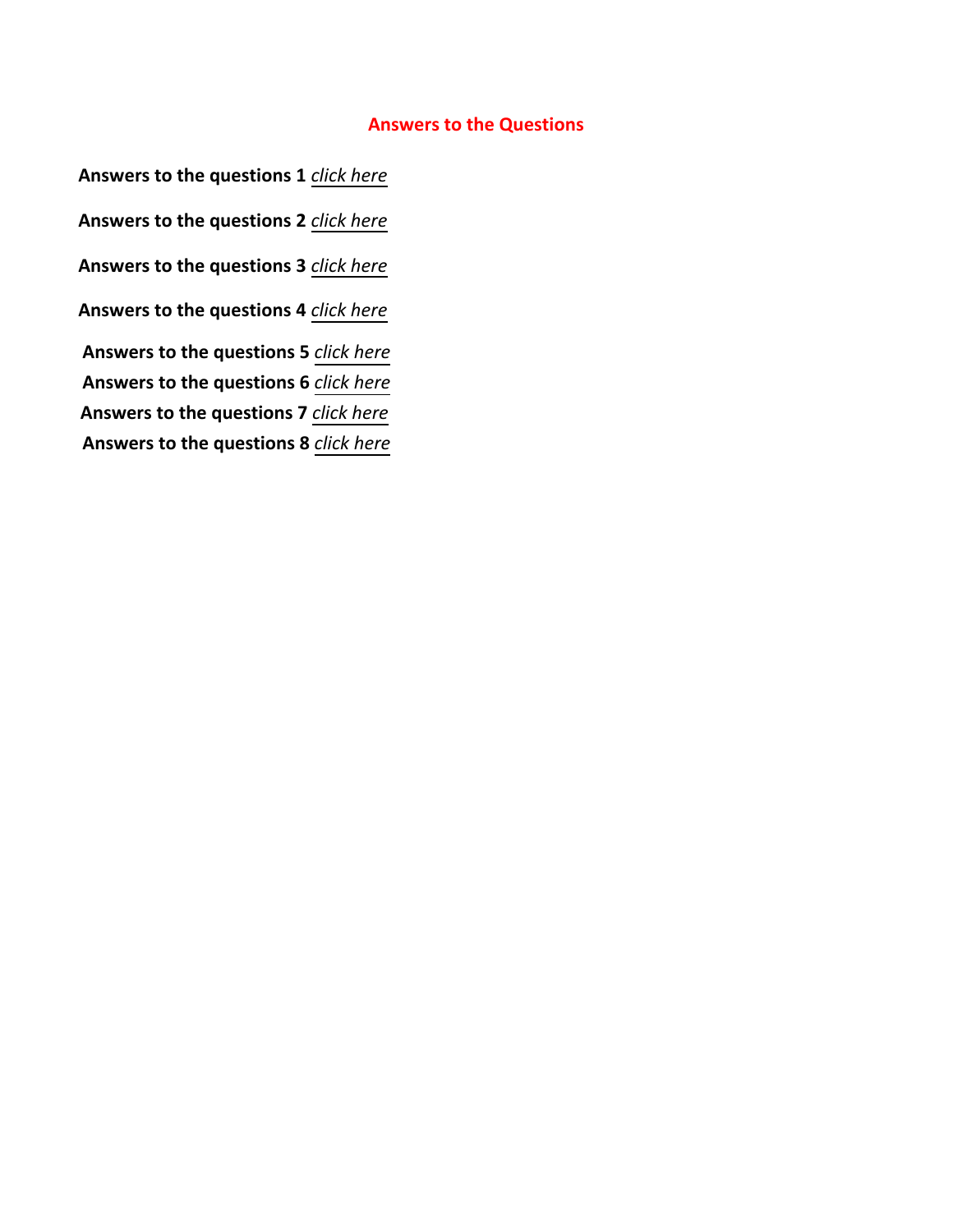# **Selected emails from our listeners**

# **Comments on the Show**

Hi,

During the political introduction to your last (Jewish music) podcast, did you intentionally cartoon your characterization of your political opponents?

What I find interesting in your presentation is that it would support the hypothesis that people exercise the political positions that they've been presented as selected because of their individual psychology, and then through a process of cognitive dissonance, find ways to (say, using religion) to support those pre-determined positions.

-------------------

Interesting.

Kol Tuv,

Yossi W

Shulem Uvracha R' Duvid,

Thanks for bringing up this very important topic on this week's shiur.

I'd like to comment on one point you said in the Dvar Torah. When in history were we the illegal immigrants? Yes, we were, and still are immigrants but legal immigrants. כי מצרים בארץ הייתם גרים does not mean that we were illegal, it means that we were immigrants. That is not a reason to despise the republicans, but I do agree to the point you made, and I would even stretch it further, we are not only a Yeshiva bachur, but we are also a galus Yid, we have nothing to do with the democrat shitta and nothing to do with the republican shitta. They are both disgusting goyim with disgusting shittas and we have no shaychis to them, we are just visitors here.

-------------------

Thanks!!

Moshe Shmiel Rottenberg

Hi Rabbi Lichtenstein,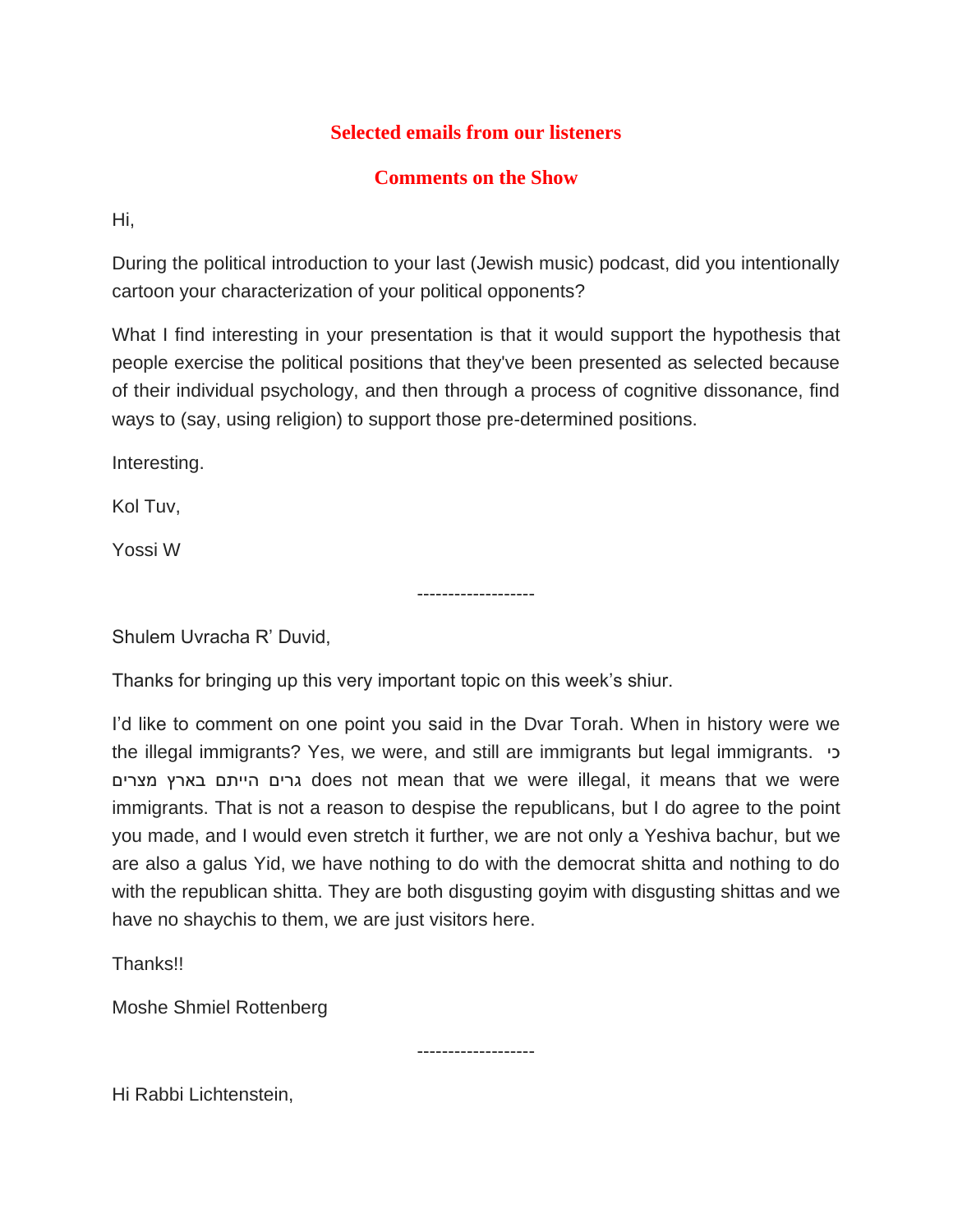I really enjoyed the first episode on music, it was interesting to hear the various perspectives.

One thing I'm not understanding is the (supposed) opposition to Hebrew lyrics that are newly written rather than sourced from a classical text. Why oppose those and not all the English (and Yiddish) language songs that have been written for years?

While we're on the subject of Ishay Ribo, Rabbi Jonathan Sacks mentioned him as someone whose music he enjoyed. So I guess Ishay got his haskama.

As a final thought, I think the idea that what's currently popular is "just a fad" is a shortsighted way to look at the world. I'm sure decades ago when Jewish music was just starting to move past Chazanus, the Chazanus practitioners felt the same way. But, just as you mentioned regarding the music of the Bais Hamikdash, the world changes over time. Just because what's currently popular eventually won't be, doesn't make it a fad.

Thank you for a great podcast! I used to listen to the news on my commute, this is vastly better.

Tizku limitzvos!

Aaron Hollander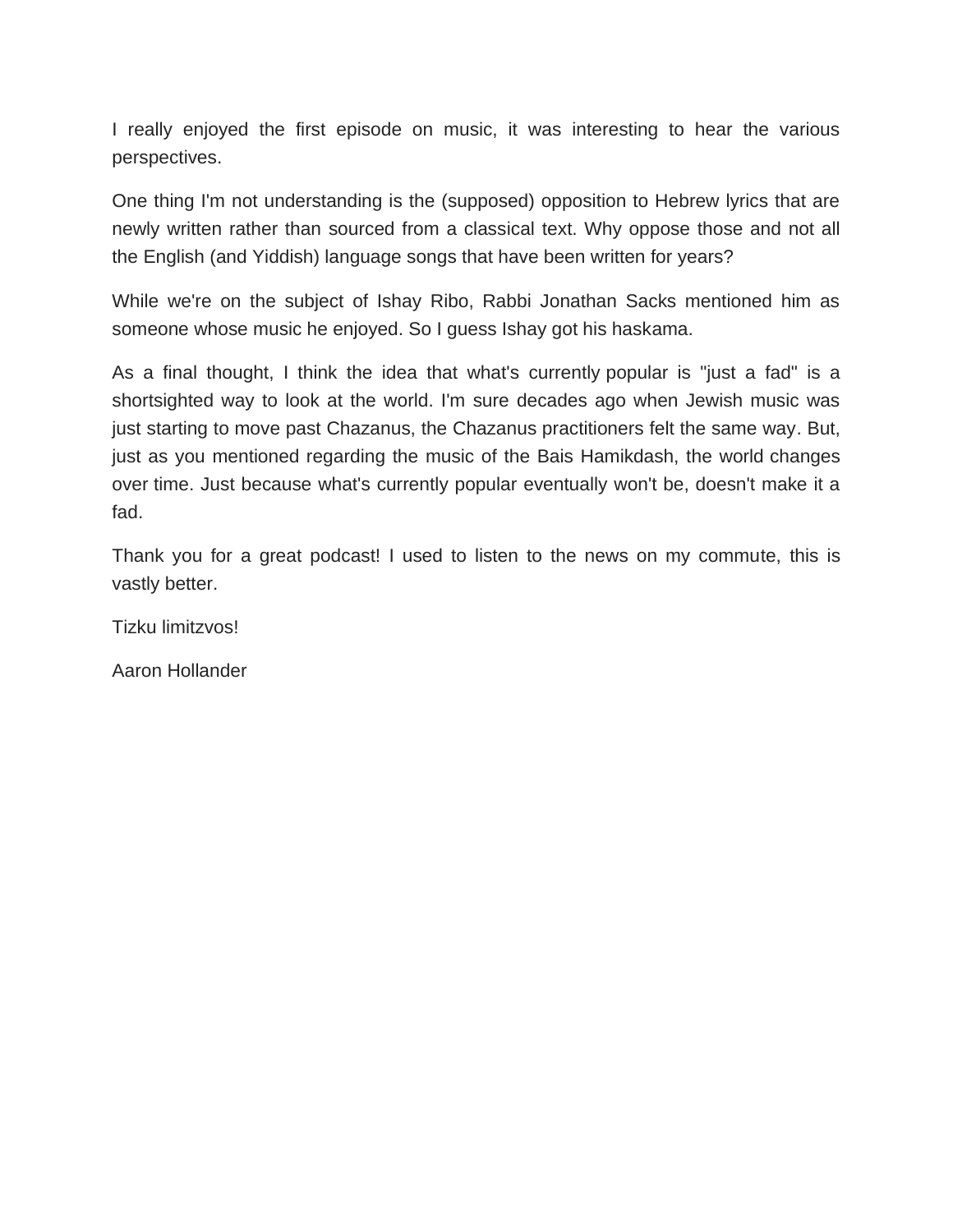## **Answers to the Questions**

This week's riddles

1. by the צפונית רוח the yidden in the midbar didnt have an option to do milah and rely on shomer pesoyim Hashem bc it is a milsah de'shchicha and Rav moshe paskens that in such a case one cannot rely on shomer pesoyim Hashem, whereas the shach is talking when one could have done the milah but was just negligent and didn't do it, so for him the pidyon haben can't be done yet.

2. they say from Rav Leib Gurwicz (previous gateshead rosh yeshiva) that the mitzvos of goyim are fundamentally different, by the Torah it is said ''ki arucha me'eretz midah urechava minei yam'', that all the mitzvos have subcategories, eg. embarrassing someone is lo sirtzach and genevas da'as is lo signov, so the other nations wanted to keep the 7 mitzvos bnei noach but not all the other things that come under them.

very intriguing show this week, with some quite surprising insights, particularly from yossi green. can't wait for next week's follow on!

kol tuv

shloimy berlin

------------

Riddle #1

If the Bnei yisroel didnt do pidyan haben during 40 years of midbar then the misora and mitzvah may have been forgotten since for 40 years they didnt do it.

You may ask but Bris Milah would have also the answer is Shevat levi did it and in addition shevat levi doesnt have pidyon haben so therefore they did it

Riddle# 2

yes all those mitzvas are 7 laws of noach however they have different laws as opposed to those who accept. For one they don't have Yehureg val yaver for 3 big ones unlike those who accepted torah also they have different laws then accepting torah

A proof from Yevamus Gemorah 47b bring down one of the mitzvahs Naami told Ruth was that the yidden have isur of avodah zora. My question is doesn't a goy also have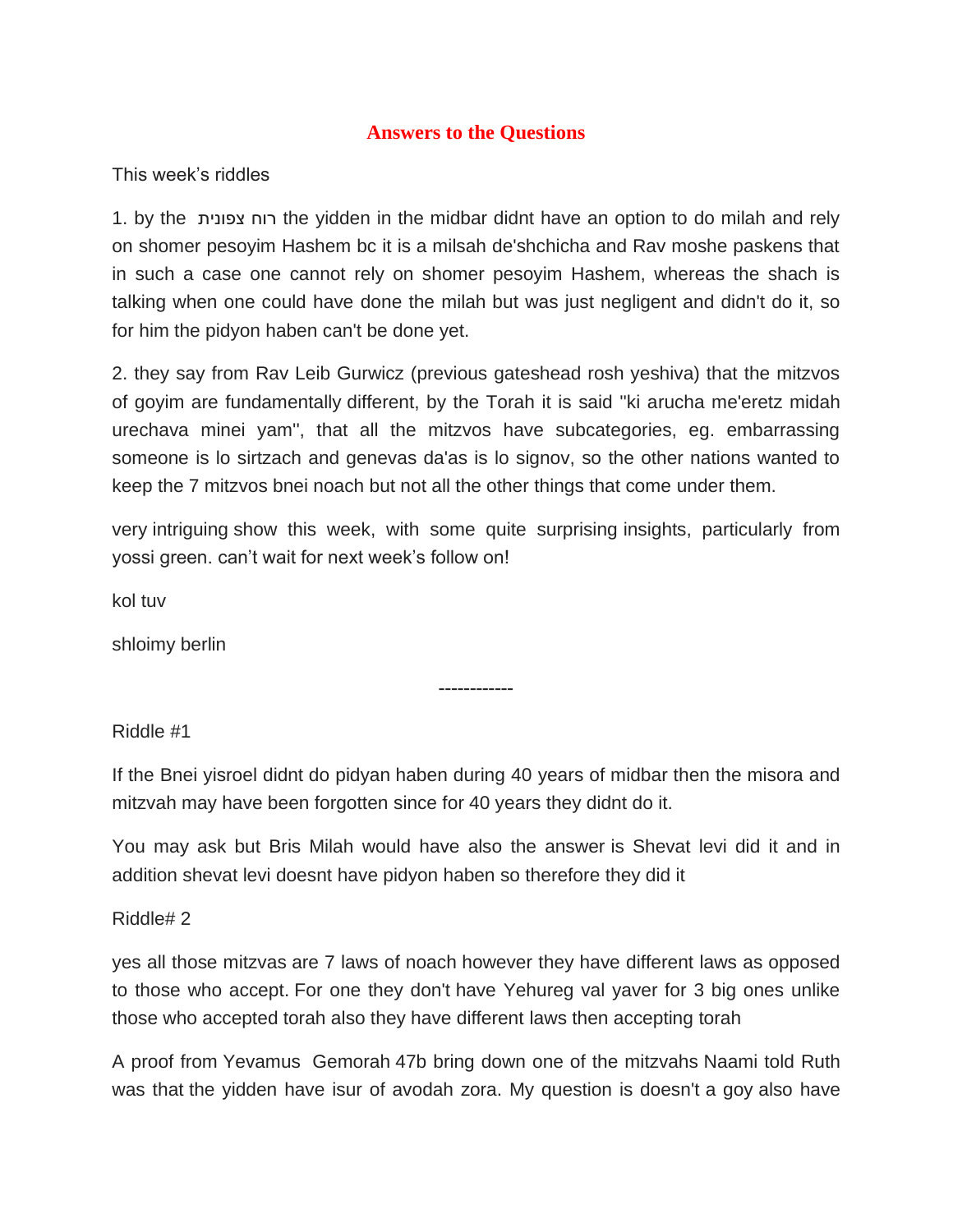isur of avodah zora for 7 mitzvot of bnei noah so why did Naami bring that particular mitzvah? Non-Jews have only a issur of serving or believing in Avoda Zara. Bnei Yisroel have a long list of issurim related to AZ, including the issur to benefit from AZ and the abizrayhu d'avoda zara. In addition, according to many Rishonim, non-jews are not prohibited from believing in shituf.

Isaac Sprecher

Regarding the riddle of when the nations asked what is written in the תורה ,Hashem quoted them one of 7 benei Noach mitzvos.

----

One answer: maybe Hashem was referring as well to the i.e. רציחה אבק, and those apply to Toiro, not 7 benei Noach

Another answer: see :ב זרה עבודה, end of the Amud.

Afyer that the goyim were not mekayem the 7 mitzvos, והתירן עמד...

And as the Gemoro on the next Amud explains, they are still mechuyav but would not receive the ועושה מצווה reward anymore when keeping the 7 mitzvos .

So maybe now Hashem gave then a second chance, to be mekabel the Toiro and getting again full reward, and actually testing them specifically on those mitzvois which they failed before.

And they actually rejected it (again), although they will again ask for another chance . bottom ג . daf see ,לעתיד לבא

Kol tuv

Thank you for your show

Ari Feldinger

Antwerp, Belgium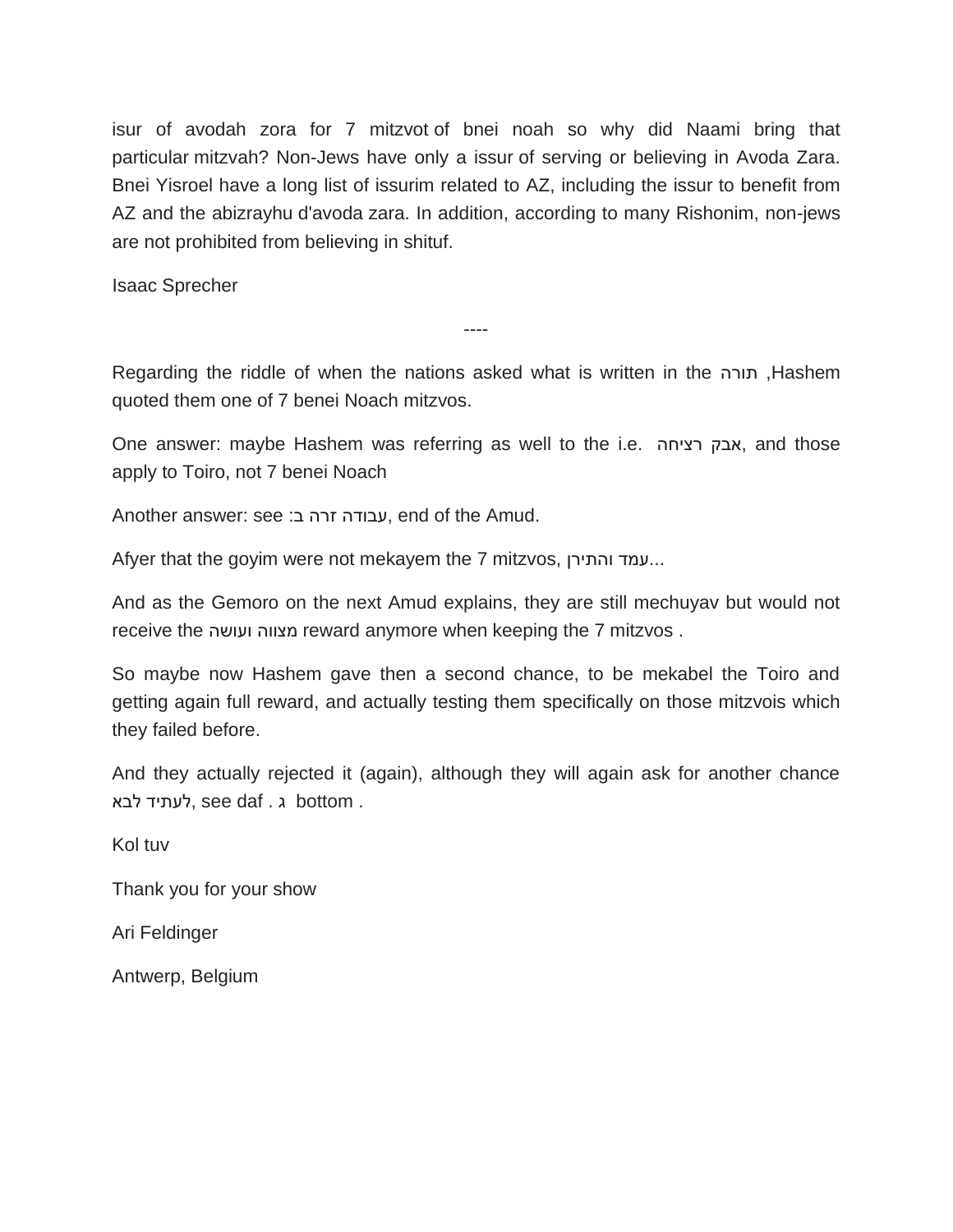m

בחוקותי

כי שמי הי וכחרתי בשם זה להודיע שהשגחתי כתחתונים כמו שנתבאר לעיל.

שורק

ד. חטאת יהודה וגו׳. אפשר כמיש בספרי כי עון צבור חטא קרי ליה אמנם

כתב מזיה זיל בחסיל שחטא ישראל חיו פוגם במדות אך חטא הגוים אינו פוגם אלא בש״ר להם וז"ש חטאת יהודה להיותם צבור אני אומר חטאת. אך הוא בלשון נקבה שהוא פרה ורבה וגם החטא שלהם חיה מרבה חטאות אחרים ולכך נקראת חטאת ולא חטא בלשון נקבה שפרה ורבה. ודא עקא שאינו דומה לחטא א״ה אלא כתובה בעט וכו׳ שהם כ״י פוגמים במדות

.vn

ה. קורא דגר ולא ילד עושה עושר ולא במשפט וגר'. פירש הרב צמח דוד

דיל שזה הוא משתדל להעתיד כדי לזכות לחיים שאומר בדעתו כד יהיב רחמנא שבעא לחיי הוא דיהיב ולא ידע שזה כשעושה עושר כמשפי אכל כלא משפט בחצי ימיו יעזכנו ולכן באחריתו יהיה נכל ולא חכם שהוא חשב להתחכם והוא טפשות עכ״ד ואפשר להסמיך כאן מוסר לעשירי אם שעושיי צדקות ומרבים לתת לת״ח ופתאום יכוא אידם ואבד העושר ההוא בענין רע וישתומם האדם איה אפה כמה הבטחות לעושי צדקה וגומלי חסדים מתנ״ך ומרזייל והתשובה כי זה הנותן גונב וגוזל ומזה עושה צרקות הרבה ולא בחר ה' בזה ואדרבא הוא לרעתו. וז״ש קורא דגר וכו׳ כמו הקורא זה מאסף עניים ות״ח ונותן בעין יפה מאד אך עושה עושר ולא במשפט. לא יועיל הון שנתן לצדקה בחצי ימיו יעובנו כעה״ז ואחריתו יהיה נבל לעה״ב כי נבל הוא כילי הפך נדיב. וזה שהיה נראה נדיב כיון שהיה ממון גזל לעה״ב יחיה נכל כמו הכילי שלא עשה צדקה כי כל צדקותיו לשיכים בצידו וכבר אני עני בצוארי שלל הבאתי משם הרב נאמן שמואל ז״ל שפירש ב׳ זה בגונב חידושים מאחרים ע״ש.

עי פעטים הריה ביים חי במייק גימטריא ייז .<br>ביל ר: סלשה פעמים הויה גייפ חי כד במייק .<br>ד. צרכה פעמים לכ במ"ק ח'. חמשה פעמים ר הם מי כמייק די. ששה פעמים חי מח במייק ב. סבעה פעמים חי נייו במייק י"א במייק בי. קתה פעמים חי סיד גרי יי במייק א'. נמצא היו סמחיבה שם הויה מתמעט ודיש בכל מקום שמציעו בדולתו מצינו עבותנותו עכ"ד חזה הספת יופי ברמז פסוקים הנדי וכיוצא בהם הזקם הדיה מזרח כב יכול ענותגותו והשנחתו בתתתים חייש שרותי הי לנגדי תמיד אשר מיה ממנו הענוה ואסוק בתורה כי מימיני בל אמוש וכן פסוקים רבים. וזה רמז ה׳ עזי אין עי אלא התורה והן שמורה הענוה כמבואר הוא ע: התורה שעיקרה ענוה. ומזה מורה השגחתו בטתונים ולכן הוא מעוזי ומנוסי ביום צרה

 $551$ 

ב. אך שקר נחלו אבותינו וגר. אפ׳ במ״ש רויל שהחזיר הקב״ה התורי לעשו אמר שאינו ינול שברכתו ועל חרבך תחיה לישמעאל ושאל מה כתיב בה לא תנאף ואמר שאינו יכול דנתי והוא יהיה פרא אדם ומשודה לא קבלו התיה ומקשים דהם בכלל ז' מצות ותירצנו כעיותו דהם סכרו דנהי דאדם ונח נצטוו אך יא היו יכולים לחייב דורות הבאים. והבל יפצה ייהם ההם מצות הי וחייבין. ועוד הם באים מנה נחלת ועל חרבך והוא יהיה פרא אדם. <sup>ומחזיקים בזה וכדי מצות</sup> אומרים שאין יכולים לחייכם. ולעת״ל יכואי הגוים ויתודו ויאמרו אך ייני נחלו אבותנו לומר שיש להם נחלה ועל <sup>תרבן</sup> והוא יהיה פרא אדם והוא הכל ואין בם באבותנו מועיל לר שהנחילנו ז' מצות.

דשם הריח מורה שהוא משגיח החתונים כמו שנתבאר לעיל וד״ש אודיעם את די ואת גבורתי שאני משגיח בתחתונים וידעו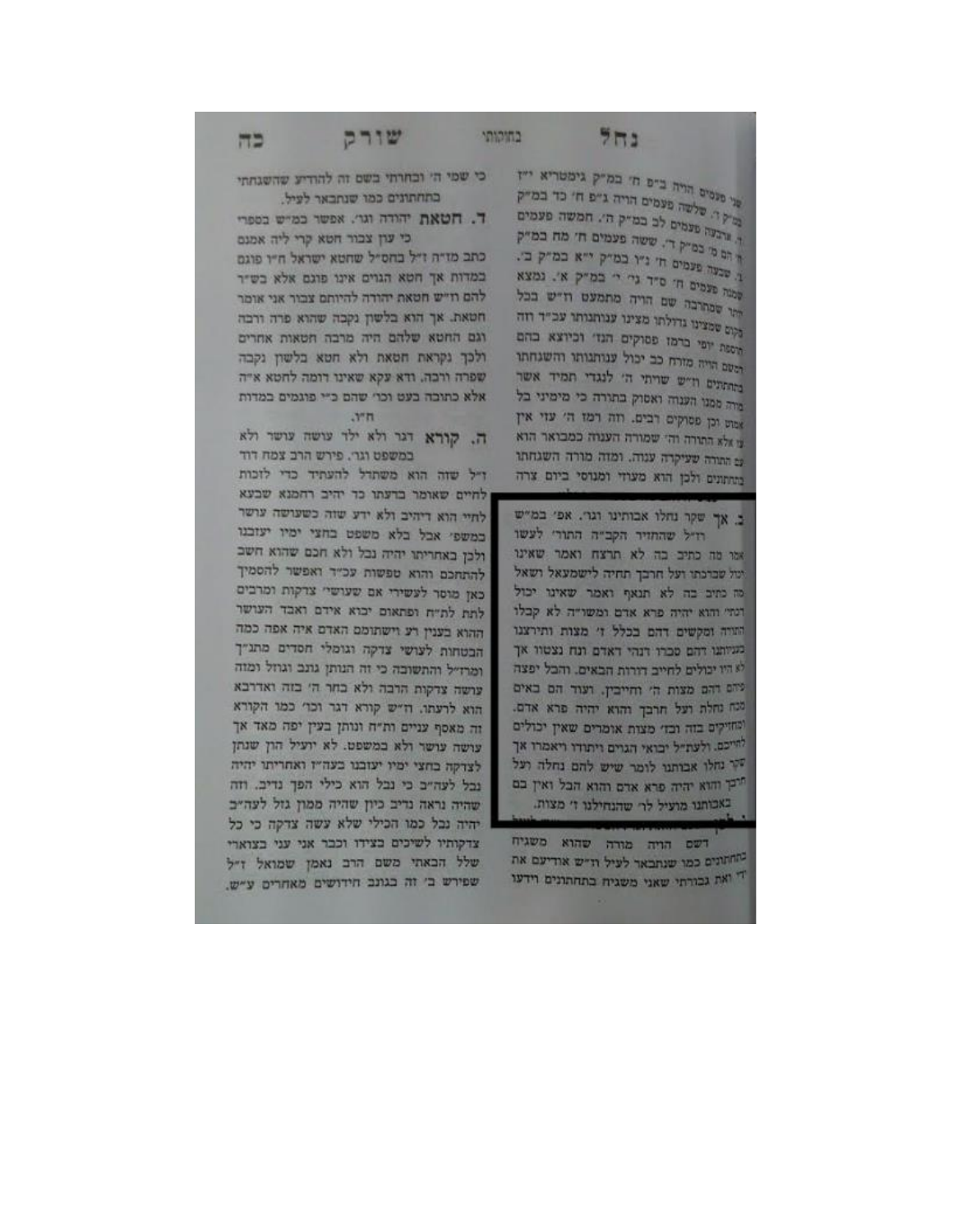יט בשייך סי שיה סיק ייב כתב בתשובה ר' אלר' ך' חיים סימן ע״ט על תינוק בכור שחלה ולא נתרפא עד יום ל״א נראה כר יש להקדים מצות המילה כרי עיין בבליי סיק ה׳ דדוקא כשראוי למולו כיום ל"א מקדימין המילה אכל אם אינו ראוי למולו עד אחר כמה ימים פודים אותו ביום ל"א ורא" שבמדבר היו פודים בכורות אף שלא מלו ע״ש. ואין דבריו מוכרחים דדוקא במדבר ששהו מ"ם שנה ולא היו יודעים כלל אימתי ינשב רוח צפונית לכן לא משהינן המצוה אף שאח"כ יעשו בהכשר יותר, אבל להמתין כמה שבועות ממתינים לעשות בהכשר יותר כמ״ש בתה״ד סי׳ רס"ט דאע"ג דמ' בפ"ק דבכורות [דף י"ב ע״ב) דאין לאחר המצוה מל״א יום ואילך מ"מ אשכחן דמאחרים כמה מצות כדי לעשותן בתיקונן. עש"ך לעיל גבי תענית

יה ביו״ד סי׳ שיה בשיך פיק ייב כתב בתשובה ר' אליי כן חיים סיי עיט על תיגוק בכור שחלה ולא נתרפא עד יום ל"א נראה דאע"ג דסצות פדיון הבן וכר ויש להקדים המילה משום דהמילה אות הכנסת ברית וכדי משמע ראליה יש להקדים מצות פריון הכן (איל) (אלו דבמילה נתחייב מקודם, ומזה אם יש שתי תינוקות למול א׳ בזמנו וא׳ שלא בזמנו יש להקדים וה שבזמנה אף דזה נתחייב מקודם וכתב עוד ראיות וסברות על זה.

 $m$ -ran

**DDD** לדבריו הכנה כייכ, ובייט סיי רסיד סיק די לכאורה סותר את דבריו דבסי: רסיב סיק כהניל ומישבו באריכות ולדינא נשאר בציע אם צריך להטיף דם ברית בניטול

> יו סימן דס״ב בט״ו ס״ק ב׳ ד״ה צריך כו׳ ותו במ״ש כאן בסיפא מל תוך ח' וביום יצא כו' מאי שנא מרישא כתב ראיות הרבה וסברות דתוך ח׳ לא הוי מילה כלל ודמי לחותך באצבע, ובבאר הגולה סי׳ רס״ד ס״א בהג״ה כתב פי׳ יע״י ישראל דווקא אין לענין חיו

.<br>הוא מוק בתוא דריה, ועכשיו נותנין וה הסתלא יי לחתוך כלל, או שהתחיל יים המחיאי צריך השני לברך אינו אחר השני מסני המהירות דכווראי הישר הוציא דם כמיש הטיו סיי רסיות היו א' ומה־ים לא נחגר לכרך על הפריעה ומות החיתוך אין לכרך דקודם הוא וכין החוך לפריעה אין פנאי, אכל זה צריך אתר שיכוין המוהל להוציאו והפורע צהן לצאה. וכתב עוד כמה סברות דייל יצי אנשים שעושים מילה ופריעה דכיא ? <sub>הים</sub> בכרכה שלימה דעל פלגא מצוה נמי צרוך לברך כמו בגטילת די מינים ומי פיורע שא"י למול כראוי שלא ישייר דעין בכל הקיפה אסור למול בשבת ולא יכוך דהא לאו כלום עבדיי אבל אם ישאיר בחב גובה אפשר דיכול לברך ולמול בשבת שעושה חצי מצוה שמגלה העטרה ברוב מקומה דומיא מי שא״י לפרוע וע״ז אמרו בשבת אנא עבדא פלגא דמצוה וכ״כ בתשובת רמ"א והא דלא מוקי שם בשבת שמשייר בכל הקיפה כתב לישב באריכות. וכן בנר חנוכה שכ׳ המ״א סי׳ תרנ״א ס״ק כ"ה אם הדליק פחות מכשיעור וכו" [ובטי' תרע"ז ס"ק א' הביא בשם תשובת מהרש"ל). ואם הדליקו איש נר וביתו ובא איש אחר מבני הבית שלא שמע הברכה צריך לכויך וכתב דצ״ע בזה.

13201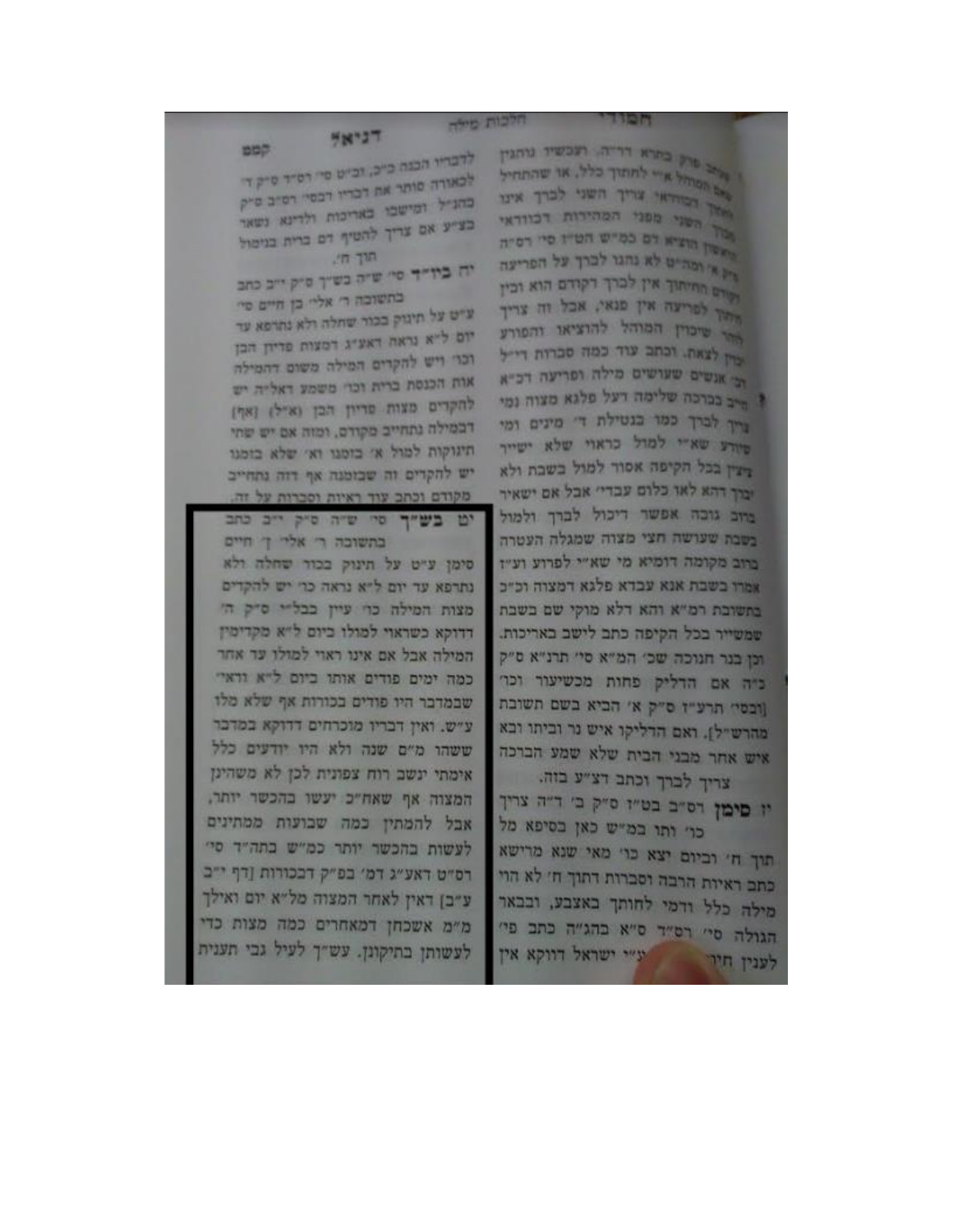**Moshe Shmiel Rottenberg** 

אין חיוב למצות פדיון כלל: הא נמי ליתא וכי מה ענין בכור למילה דחרי תחלת דין פדיון בכור יוכיח האמור לישראל במדבר כדכתיב קח את הלוים תחת כל בכור וגר ואת פדויי השלשה וגר ואותן בכורים שנולדו במדבר כולם לא מלו היו כדפרש"י בזאת הברכה וללוי אמר וגד שרק שבט לוי מלו כניהם במדבר ולא שאר שבטים והכי איתא בכמה דוכתי במדרש הרי מבואר שלא היו נמולים ונתחייבו בפדיון ואפשר בנדון דידיה מה שהביא ד"א ב"ח בתשובתו מיידי בהמילה ופדיון חלים ביום אחד הדין עמו משום דהמילה נלמד מוישכם אברהם וגוז לכך אין ספק לפדות בכור זה אחר שלשים אף שמשהינן למול עד אחר כלות שני חדשים הנראה לעניות דעתי כתבתי דברי כן המחבר אריהודא ליב:

פילו לפי מה שדחו התוספות פרש״י התם במנחות ובבא קמא דפי' נטרף נהרג רשינן בשם דית דנטרף בתוך שלשים מר רמי דאינו חייב לפדותו היינו טריפה קב באחד מאיבריו ולא מת ממש תוך זים אלא שעדיין חי וממילא לדידהו יעינן בודאי שימוח כגון דנטרף בתוך

#### לפדותו:

ירי מבואר דלא ממעטינן מקרא דאך פדה דגו׳ אלא נהרג ממש תוך שלשים דאינו וייב לפדותו אבל כשהוא חי עדיין לאחר זלשים אפילו בשהם יודעים תוך שלשים ובודאי ימות אחר כך כגון שהיה טריפה ניקב באחד מאיבריו שאין כמוהו חיה או יש לו שני ראשים שבודאי לא יחיה אפילו כי חייב בפדיונו אם הוא חי עדיין לאחר לשים כיון דהשתא לאחר שלשים שחל עליו יונו עדיין לא מת ואם כן מכל שכן בסתם ' ששהה שלשים ויצא מכלל נפל דחייב

# גטרף היינו נהרג:

הכא דכגלגולת תלה רחמנא ופירש רש"י שומע אני אפילו נטרף נהרג בתוך שלשים נמי חייב דאף על גם דכתיב ופדויו מבן חודש תפדה אפילו הכי אתא למימר אם לא נהרג הוי חי שלשים ובכור מעליא הוא אך חלק אך פרה תפרה רהא נמי נטרף דמי שהרי לא יחיה בגלגולת תליא רחמנא לפדיון בכור דכתיב חמש שקלים לגלגולת והאי אית ליה תרי ואי משום אך חלק השתא מיהא לא מת עכ״ל רש"י וברייתא זו דתני רמי הובא בפרקא קמא רבבא קמא דף י"א ופירש רש"י נמי התם

שלשים למאן דאמר דטריפה אינה חיה פטור מפדיונו אפילו אם חי עדיין לאחר שלשים ולמאן דאמר דטריפה חיה אפילו הכי פטור מגזירת הכתוב כמו שכתב הרא"ש כפרפא קמא דכבא קמא הא מכל מקום לא פטר ממיעוטו דאך פדה וכו׳ אלא דוקא טריפה למר כדאית ליה משום דאין כמוה חי ולמר משום גזירת הכתוב אבל לא במקום שאין חשש טריפה לפי זה כיון שהוא לאחר שלשים שיצא מכלל נפל פשוט הוא שחייב בפדיון:

ואי משום שלא לפדותו בעוד שהוא ערל ולא

להקדים המילה לפדיון שאלמלא קבלת הברית

נכנס לברית עדיין והכי מייתי ד״א ב״ח בתשובה סימן ע״ט בחינוק בכור שחלה

צדק

צמח

המו

שאלה קבח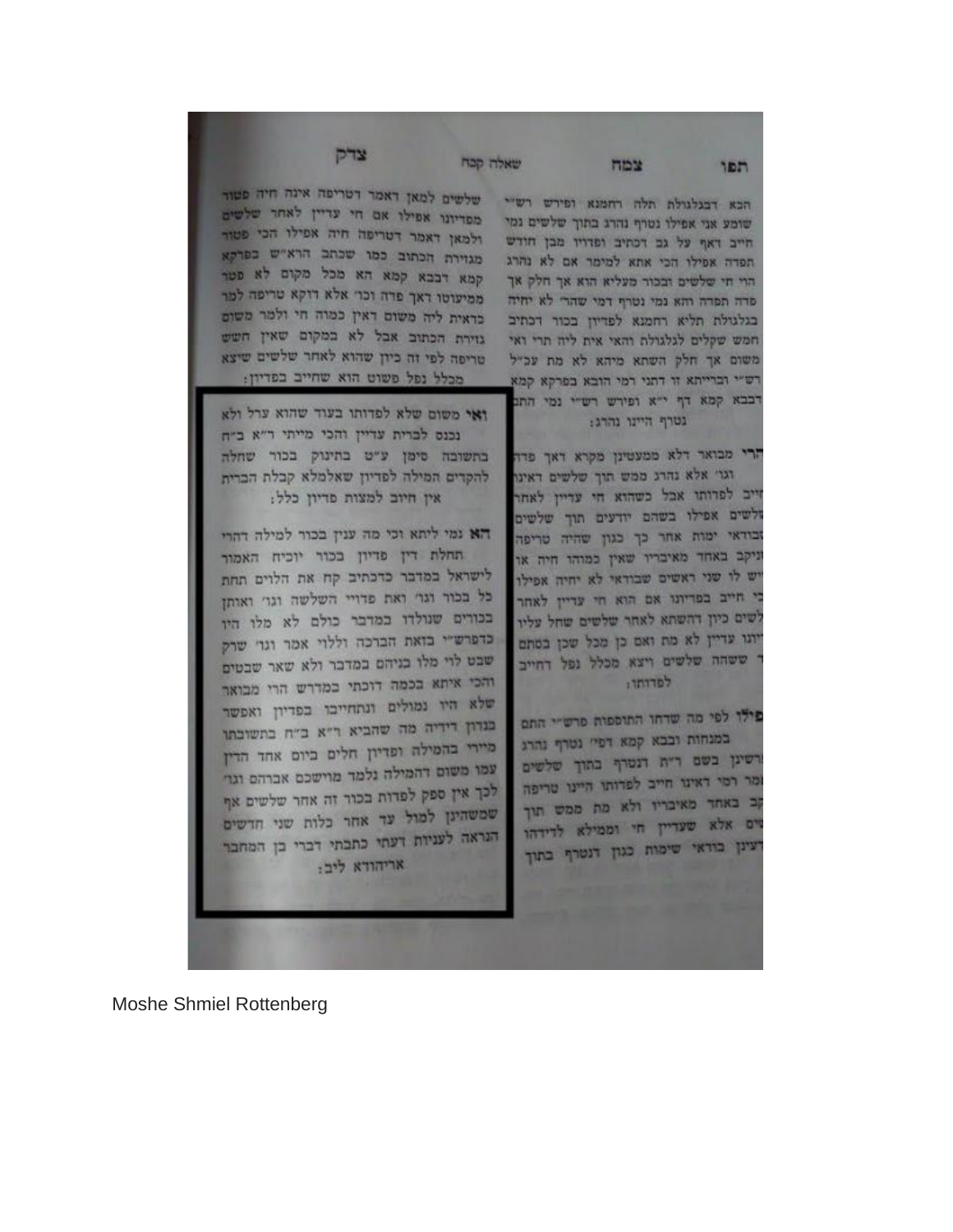Hi it's Sruly Modes, these are my answers to the riddles.

1. A) Many poskim understand that this Halacha is only when the child heals on day 30.

B) Furthermore even those whom hold that we do push off the Bris, that's only for a foreseeable future, not for 40 years.

C) The story here was a specific Horas Shoa, and not restricted to the guidelines of Pidyon Heben that we have today. Although we do learn many Halachos of Pidyon Heben from here, there are many differences, like we find that this was done through Moshe who wasn't a Kohen and other differences. (The explanation may be that this Pidyon was in order to be Podeh the bechorim to chol, as explained by the Seforno, however the Pidyon Heben we do today is only a monetary obligation to the kohen. Although the monetary aspect is indeed comparable, the exact parameters of the Chiyuv and how it's done are not exactly The same).

2. A) The ohr Hachaim explains that although the nations were already Metzuva on these dinim, being Mekabal the Torah is more then just refraining from the actual violation, rather to completely uproot from with in one's self the entire character trait that leads to the act, (to this they replied "our father's entire essence was murder").

B) On a similar note it can be explained, that a ben noch is only Muzar on the actual act of murder, however being Mekabal the Torah means a full commitment to stay away from the entire idea even on a smaller scale, including "avak" \ "avdzraiu", (as murder occurs on many levels, melbin pnei chavairo etc).

C) The Beis Halavi explains that although a ben noach has mitzvos too, he isn't required to give us his life for it. However being Mekabal the Torah means selling one's self completely to Hashem, which is Mechayiv not only keeping the Torah rather being "Moser Nefesh" for the Torah.

-----

Reb Dovid,

In response to your riddle a few weeks ago regarding the מדרש which discusses מתן תורה and how the gentile nations refused to accept parts of the תורה which are already included in the the מצות שבע.